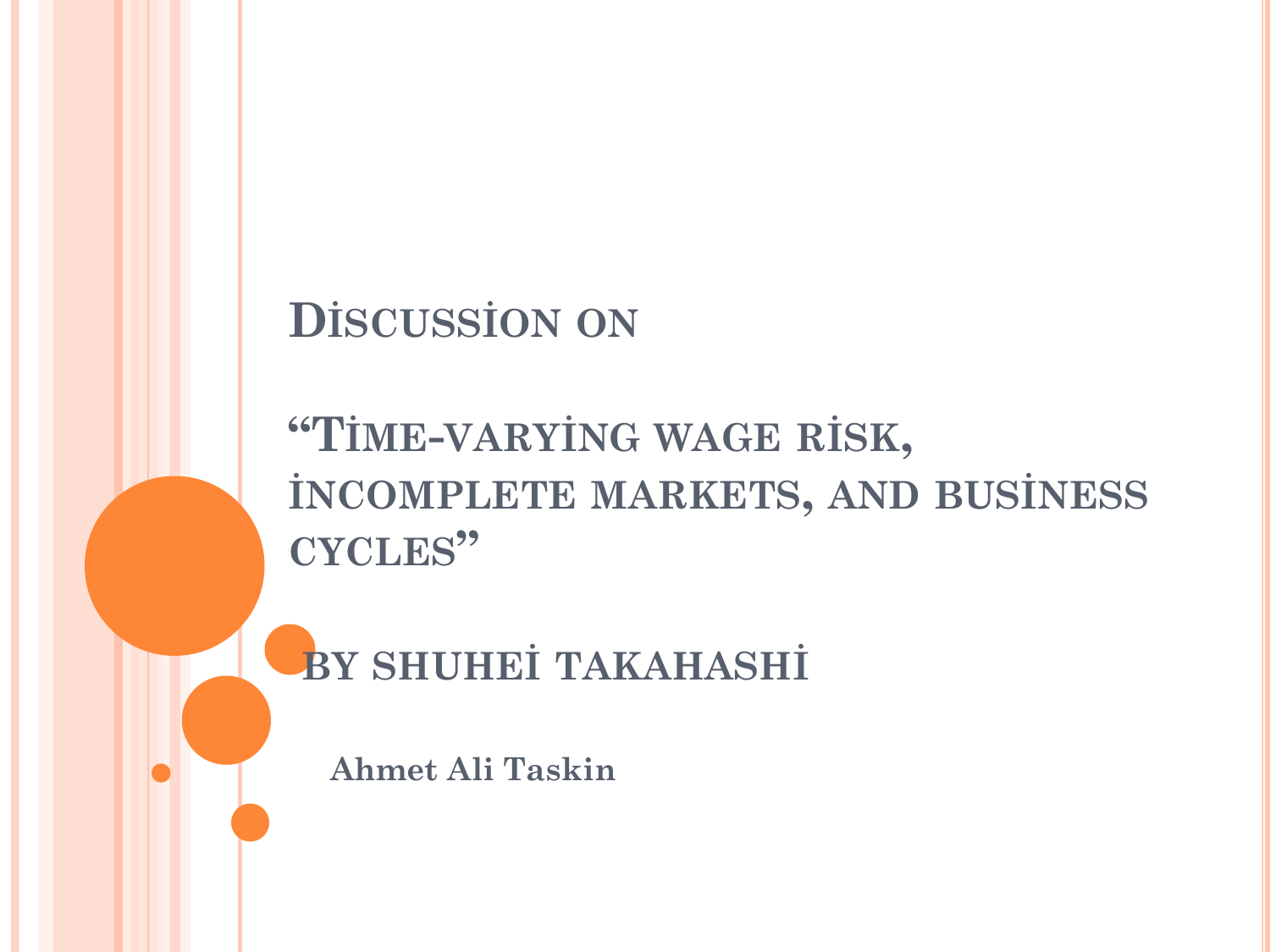# QUESTİON?

- How much cyclical variation in idiosyncratic earnings risk affects labor market dynamics?
	- Fluctuations in labor wedge
	- Correlation between total hours worked and average labor productivity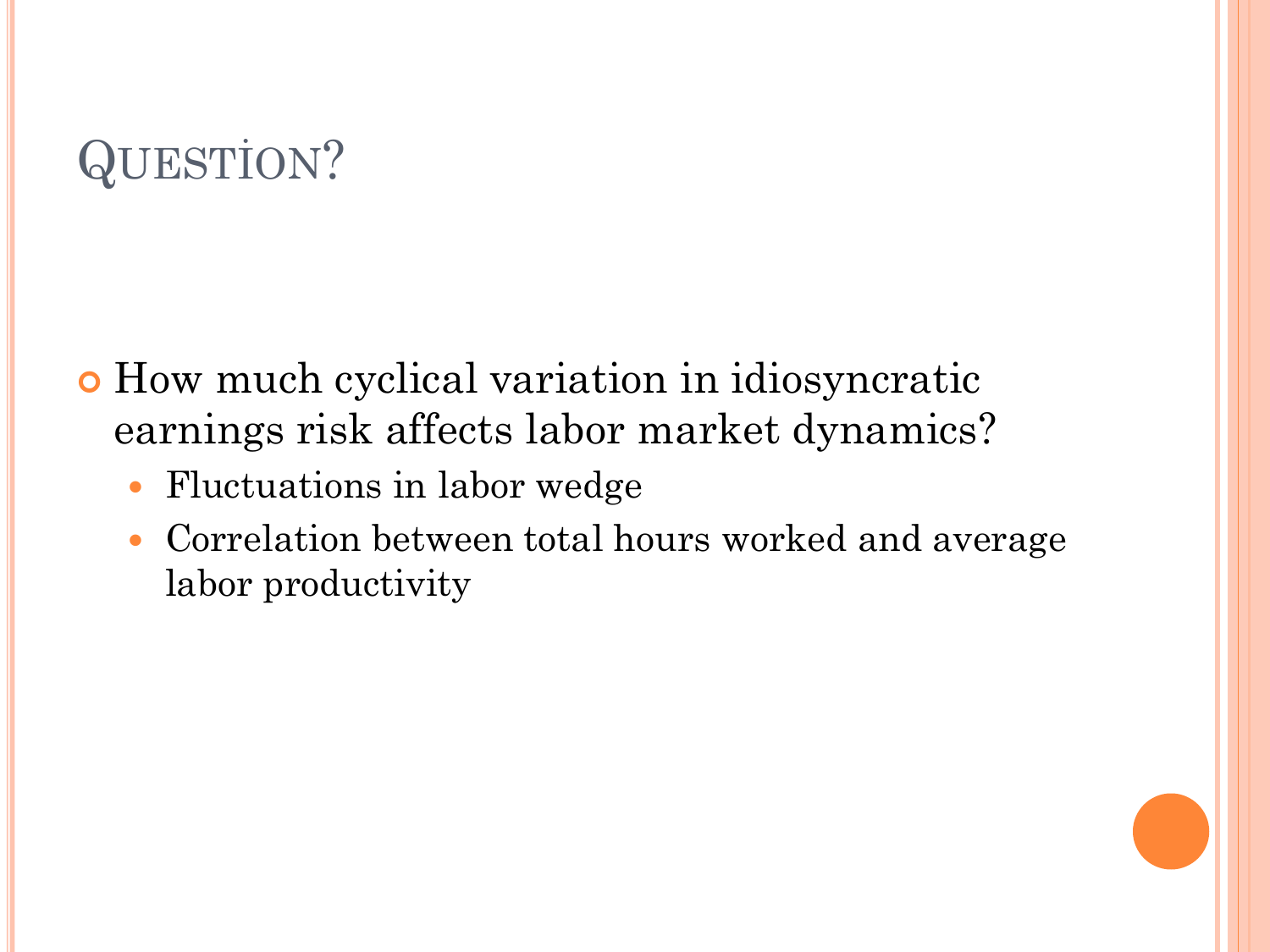### MODEL.

- Heterogenous-agent incomplete assets markets model with time-varying idiosyncratic wage risk and indivisible labor
	- Except for the time-varying wage risk it is standard both for modeling and calibration
- Calibrate uncertainty shocks and idiosyncratic productivity to individual wage data in the PSID.
	- Contribution of the paper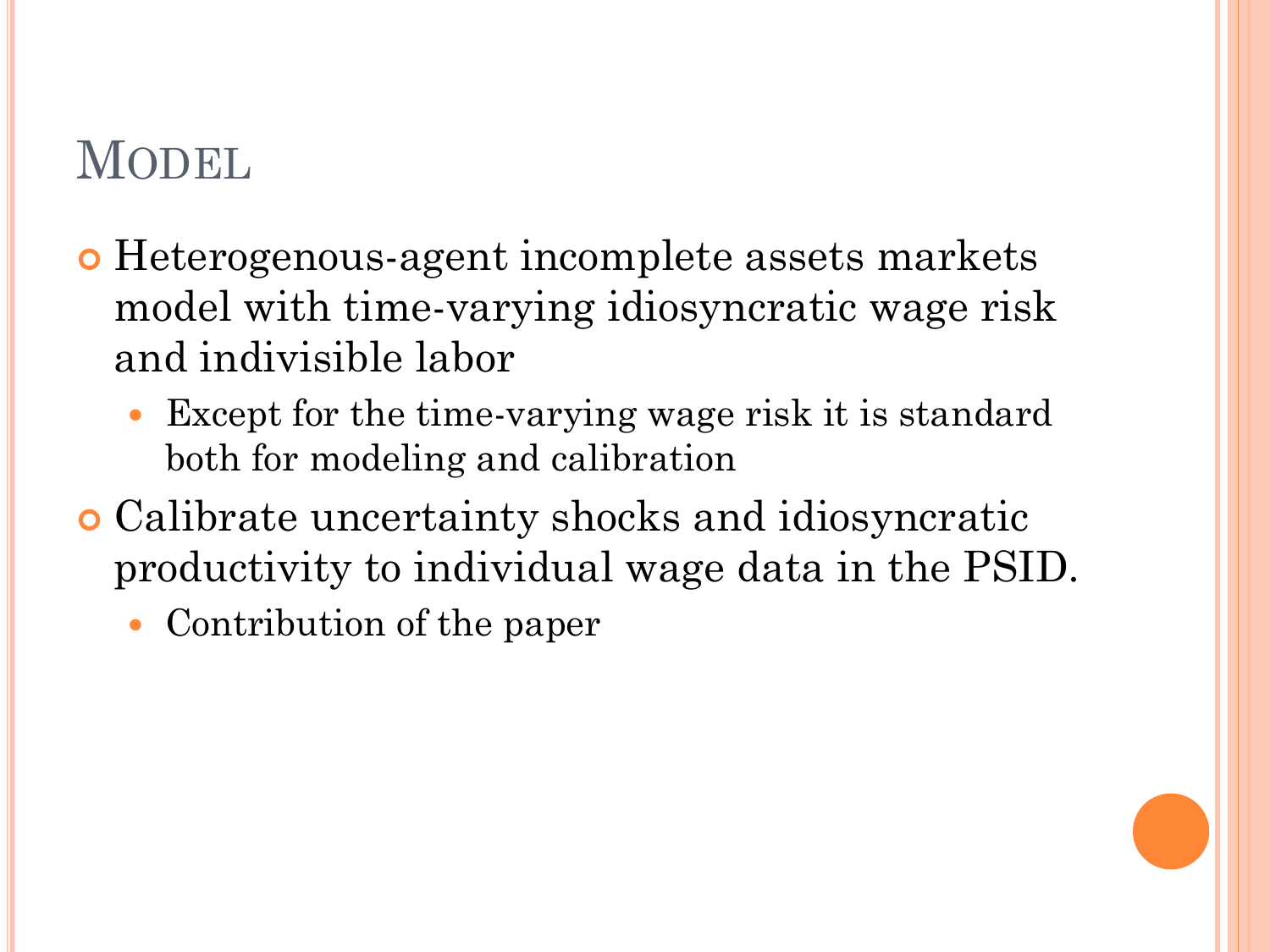#### MODEL

- Perform an OLS estimation with dynamic controls on individual wage observations
- Estimate persistence of the idiosyncratic productivity (observed wage)
- Obtain dispersion using residuals (wage risk)
	- Why does the procedure differ between section 2 and 4?
- Obtain average dispersion over time, persistence and volatility of the dispersion
	- Very critical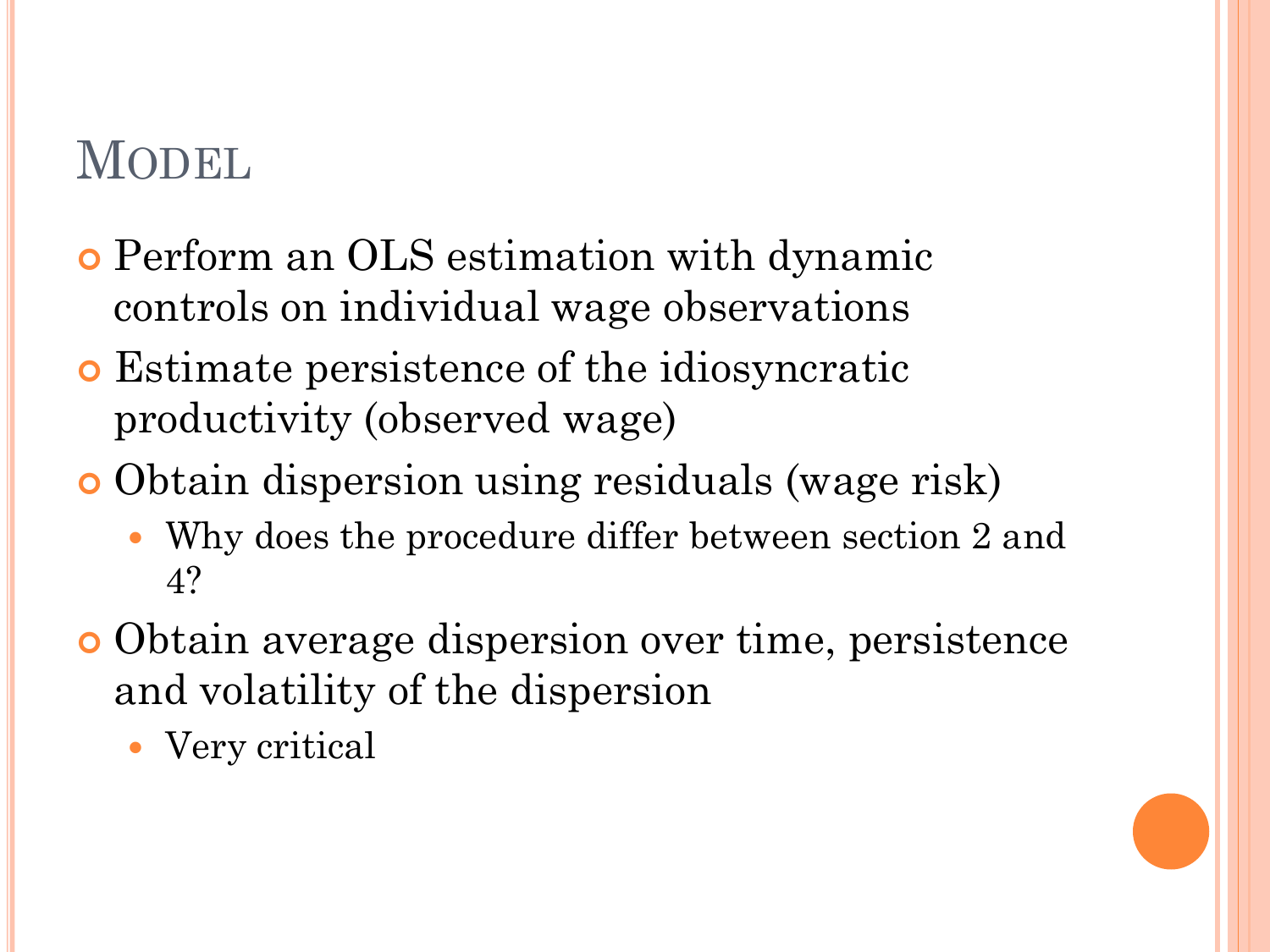## MAİN EXERCİSE/RESULTS

- Temporary increase in the idiosyncratic wage risk
	- Output increases slightly, then returns to original levels
	- Hours first increases, then decreases below pre-shock level, later slowly reverts to the mean
	- Labor productivity moves in the opposite direction
	- Hence, negative co-movement of hours with productivity
- First period: uncertainty effect
	- Higher uncertainty induces an increase in labor supply for everyone
	- Would that increase with more risk averse individuals?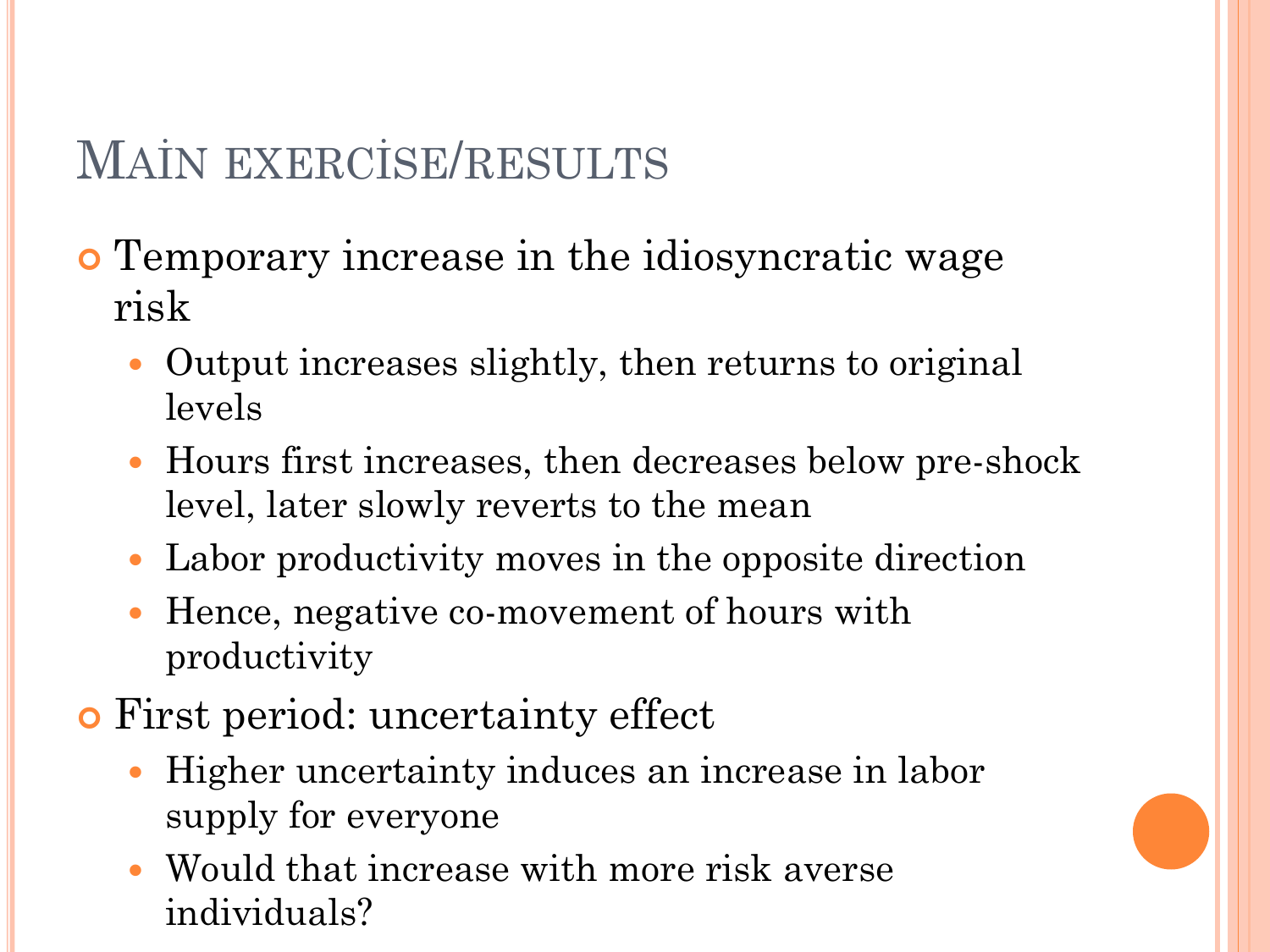#### MAİN EXERCİSE/RESULTS

Second period: distribution effect

- Increase in productivity dispersion
- More low (high) productivity low (high) wealth individuals
- Decrease (increase) in labor supply for low (high) productivity individuals
- Low productivity individuals dominate the outcome
- The recovery is slow due to high persistence in productivity
- The contribution of the second effect is stronger
	- The psych risk model a la Bachman and Bayer (2013) explains 27% percent of labor wedge volatility and suffers the hours puzzle